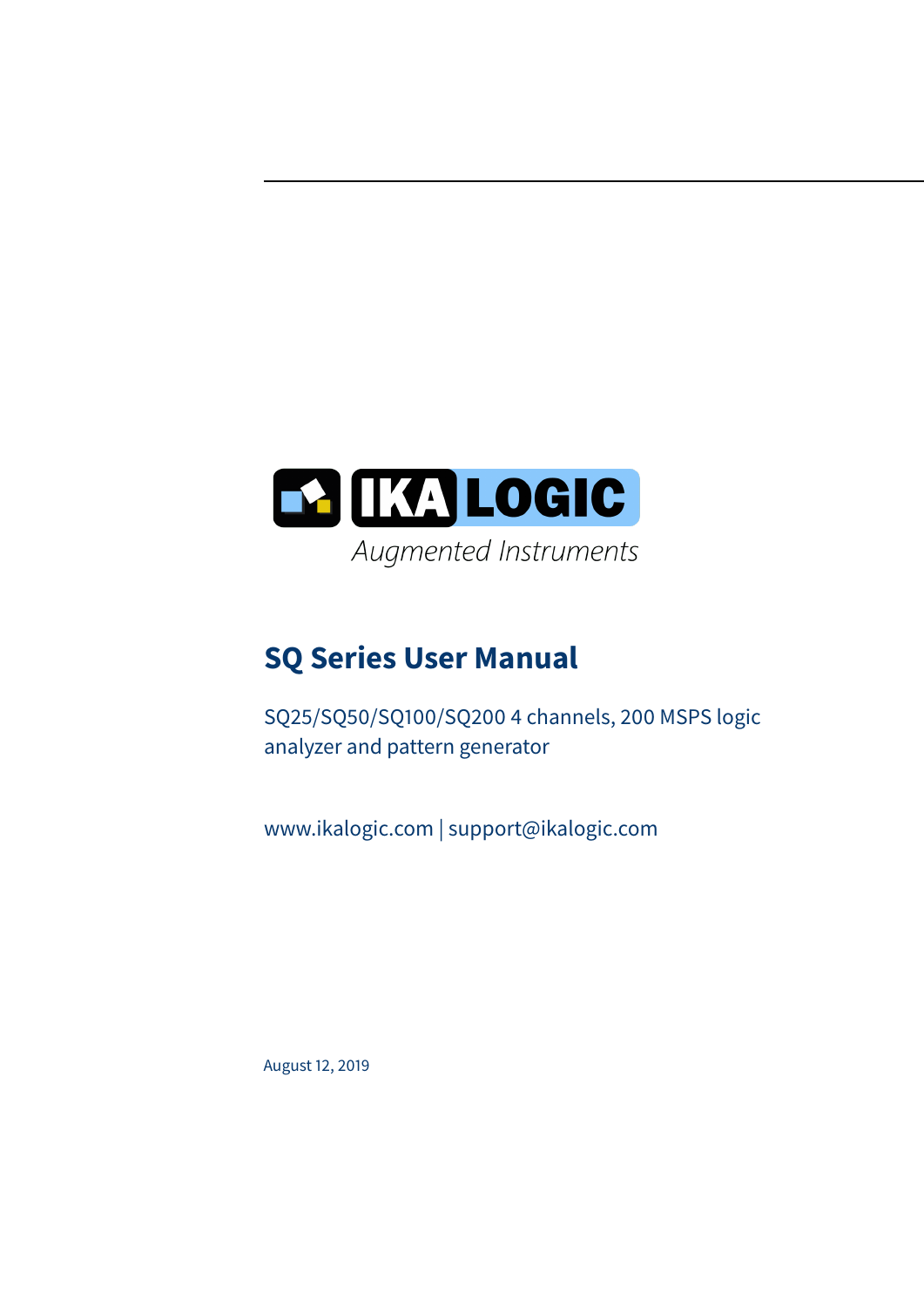## **Contents**

| <b>SQ Series overview</b>                                                                                                                                                                                                      | 4  |
|--------------------------------------------------------------------------------------------------------------------------------------------------------------------------------------------------------------------------------|----|
|                                                                                                                                                                                                                                | 5  |
|                                                                                                                                                                                                                                | 5  |
| <b>Warning</b>                                                                                                                                                                                                                 | 7  |
| <b>Main characteristics</b>                                                                                                                                                                                                    | 8  |
|                                                                                                                                                                                                                                | 8  |
|                                                                                                                                                                                                                                | 8  |
|                                                                                                                                                                                                                                | 8  |
|                                                                                                                                                                                                                                | 9  |
|                                                                                                                                                                                                                                | 9  |
| <b>SQ device Interfaces</b>                                                                                                                                                                                                    | 9  |
| <b>Principle of operation</b>                                                                                                                                                                                                  | 10 |
|                                                                                                                                                                                                                                | 10 |
|                                                                                                                                                                                                                                | 10 |
| What's in the box                                                                                                                                                                                                              | 11 |
| <b>Unpacking and first usage</b>                                                                                                                                                                                               | 11 |
|                                                                                                                                                                                                                                | 11 |
|                                                                                                                                                                                                                                | 11 |
|                                                                                                                                                                                                                                | 12 |
| <b>Mechanical data</b>                                                                                                                                                                                                         | 13 |
| Software technical requirements                                                                                                                                                                                                | 14 |
| <b>Ordering information and customer support</b>                                                                                                                                                                               | 14 |
| <b>Accessories and maintenance</b>                                                                                                                                                                                             | 14 |
| <b>Certifications and regulations</b>                                                                                                                                                                                          | 14 |
| <b>Safety information</b>                                                                                                                                                                                                      | 16 |
| Symbols definitions (all contacts and contacts are contact as a series of the symbols definitions (all contacts are contact at a series of the symbols definitions (all contacts) and the symbols definitions of the symbols d | 16 |
|                                                                                                                                                                                                                                | 16 |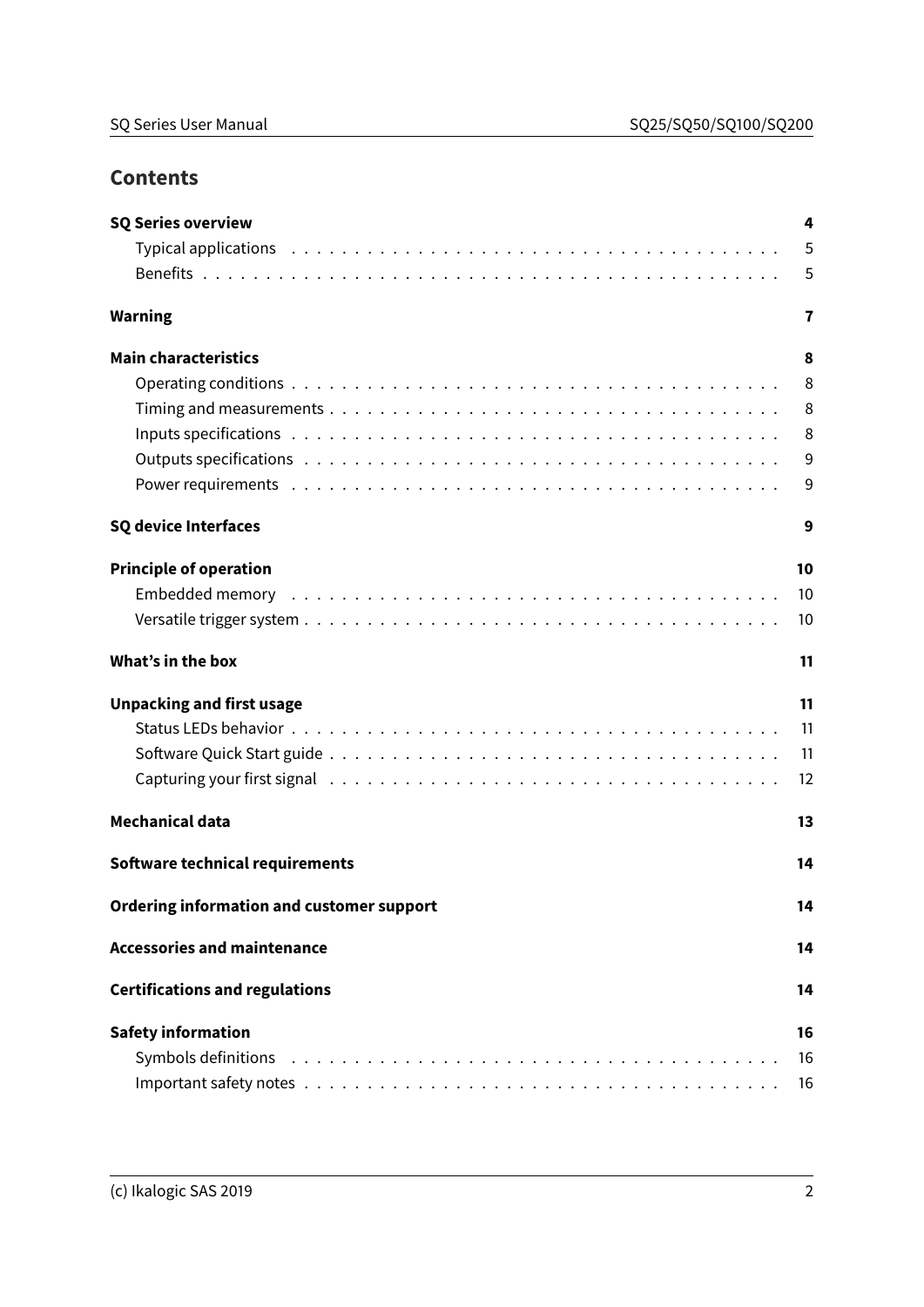| Limited warranty & limitation of liability |    |
|--------------------------------------------|----|
| <b>Document Revisions</b>                  | 18 |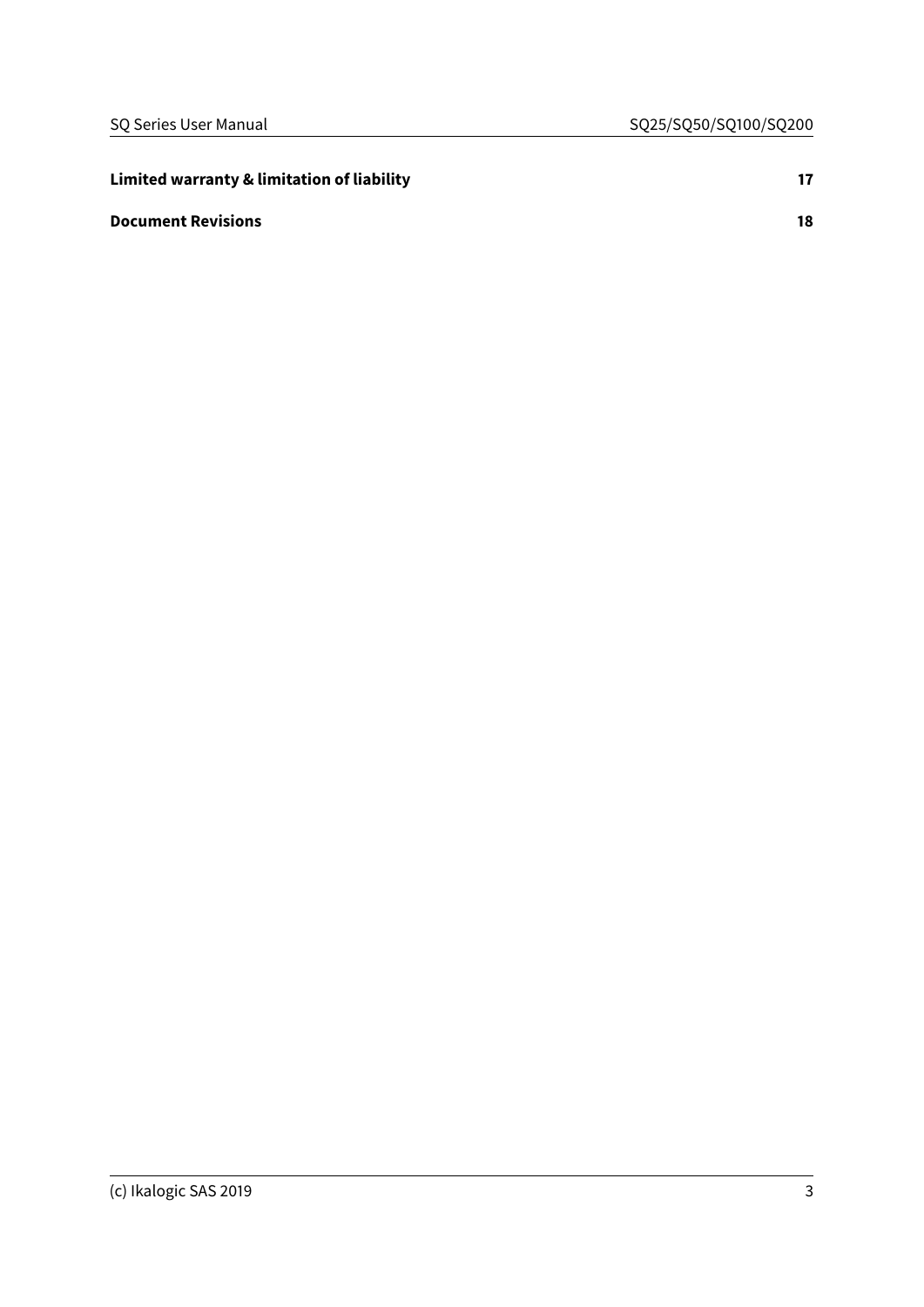## <span id="page-3-0"></span>**SQ Series overview**

SQ devices are a series of 4 channels logic analyzers and digital pattern generators. They have an integrated memory (up to 4M points per channel) and a high speed USB interface to transfer signals from/to the host computer. A free application (ScanaStudio) is provided to analyze captured signals or create patterns to be generated. Generated signals may be arbitrarily created signals, or alternatively, user may play back previously captured signals



Figure 1: SQ Series logic analyzer devices (From left to right: SQ200, SQ100, SQ50, SQ25)

SQ devices offer an intuitive way of analyzing logic signals, backed with exciting features like enhanced ±35V input protection, adjustable input threshold, direct connection to RS232/485, CAN and LIN buses, ability to trigger on specific protocols (like a UART word or an I2C address). The signal generator was designed to be very versatile: Precise control over loop point can be achieved as well as the ability to generate arbitrary signals on any number of channels while recording the result on the others. SQ series' input/output stage is fully protected while offering flexible options like Open Drain outputs and configurable pull up/down resistors. Furthermore, the digital signal generator has an adjustable output voltage from 1.8V to 5V, which covers most TTL, CMOS and LVCMOS applications.

**SQ Series is composed of four devices: SQ25, SQ50, SQ100 and SQ200. All have 4 channels that can be used to capture and/or generate logic signals.** The table below shows the mains differences between models:

|                                     | SQ25               | SQ50                                                        | SQ100                                                       | SQ200                                                       |
|-------------------------------------|--------------------|-------------------------------------------------------------|-------------------------------------------------------------|-------------------------------------------------------------|
| Sampling rate                       | 25 MHz             | 50 MHz                                                      | 100 MHz                                                     | 200 MHz                                                     |
| Sampling depth<br>(Max per channel) | 256 Kpts           | 1 Mpts                                                      | 2 Mpts                                                      | 4 Mpts                                                      |
| Trigger options                     | Edge, level, pulse | Edge, level, pulse<br>arbitrary pattern,<br>serial protocol | Edge, level, pulse<br>arbitrary pattern,<br>serial protocol | Edge, level, pulse<br>arbitrary pattern,<br>serial protocol |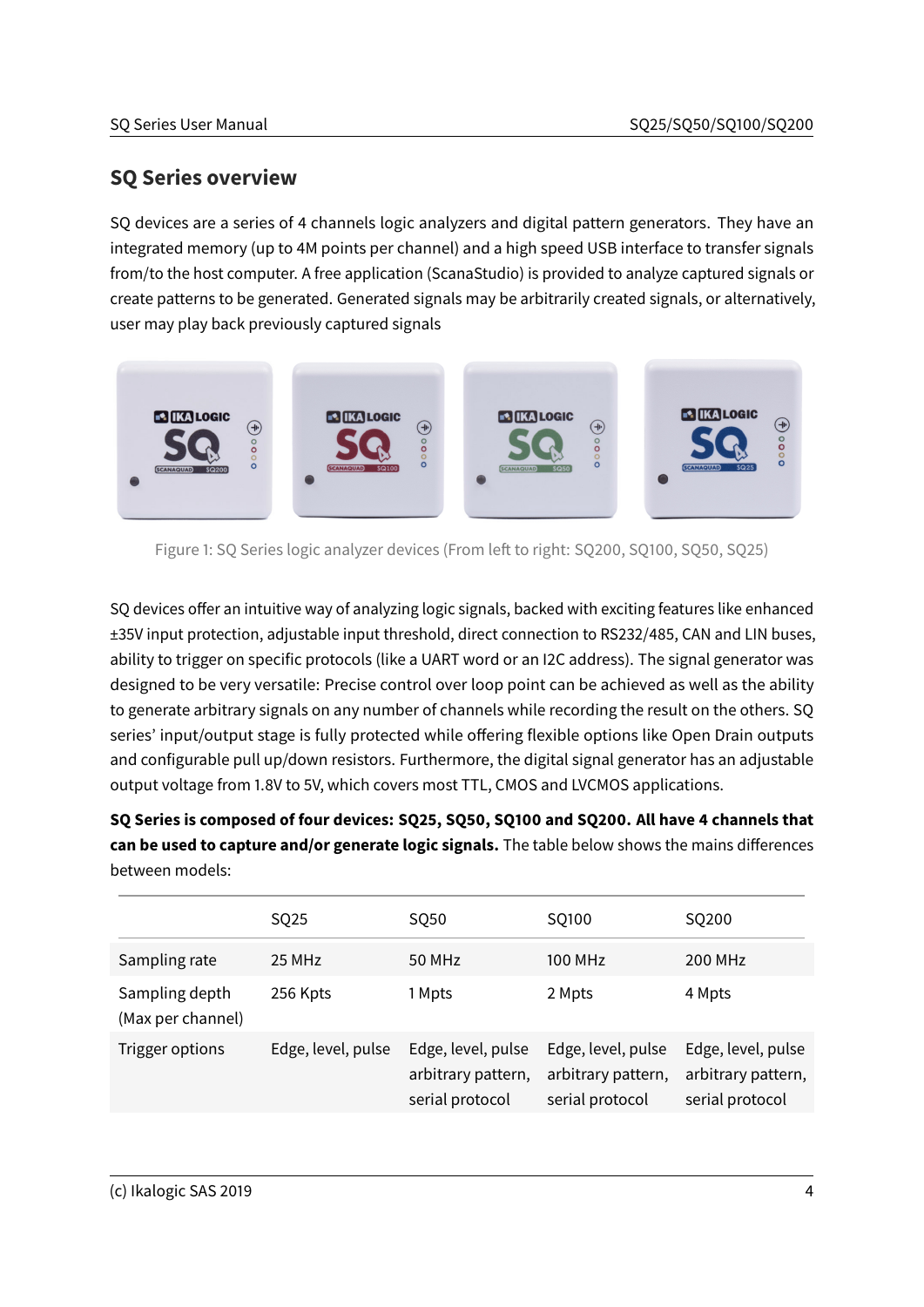|                             | SQ25 | SQ <sub>50</sub> | SQ100 | SQ200 |
|-----------------------------|------|------------------|-------|-------|
| Differential input<br>pairs | 0    |                  |       |       |

#### <span id="page-4-0"></span>**Typical applications**

By combining logic analyzer and pattern generator capabilities in a single low price device, SQ is a perfect solution for students and small design houses. For more channels and more performances, check SP series logic analyzers.

- Embedded systems
- Firmware development and debugging
- Educational work
- Serial protocols analysis, like I2C, SPI, UART or 1-Wire (non exhaustive list)
- Reverse engineering

| $\blacktriangleright$ Start                 | $110.3 \, \text{ms}$<br>$+10 \,\mu s$<br>$+2.0~\mu\mathrm{s}$<br>+30 ps +40 ps +50 ps<br>+70 µs +80 µs +90 µs |                                               |
|---------------------------------------------|---------------------------------------------------------------------------------------------------------------|-----------------------------------------------|
| $\vee$ Workspace                            |                                                                                                               |                                               |
| $+$ New                                     | ovsc<br><b>Oxford</b><br>0x8C<br><b>OxBC</b><br><b>OxSC</b><br><b>MOSI</b>                                    |                                               |
| to Open<br>El Save                          |                                                                                                               |                                               |
| <b>El Saveas</b>                            |                                                                                                               |                                               |
| <b>III</b> Export as CSV                    |                                                                                                               |                                               |
| C Duplicate workspace                       | 0x50<br>0 <sub>n</sub> 52<br><b>MISO</b><br>Oc4A<br>0.40C<br>0.48                                             |                                               |
| $\vee$ Device                               |                                                                                                               |                                               |
| @ Mode: Capture mode                        |                                                                                                               | <b>REE</b>                                    |
| F Target voltage: 3.3 V                     | <b>SCLK</b>                                                                                                   |                                               |
| + Sampling rate: 25 MHz                     |                                                                                                               |                                               |
| Nemory configuration                        |                                                                                                               |                                               |
| III Configure in/out                        | CS                                                                                                            | <b>Continued</b><br><b>SECTION</b>            |
| O Capture time: 160 ms<br>Resolution: 40 ns | $171,000$ us $-$<br>$+ 1.001$ ms $-$<br><b>IND</b>                                                            | <b>EN ITS</b> LOGIC<br>man e<br>$\circledast$ |
| > Views                                     |                                                                                                               | п                                             |
| > Annotate                                  | $+9 -$                                                                                                        | SCHANGUAN 19700                               |
| ScanaQuad \$Q200<br><b>Ready</b>            | Captured time<br>Sampling rate<br>25 MHz<br>No trigger<br>$160 \text{ ms}$                                    |                                               |
|                                             |                                                                                                               |                                               |
|                                             |                                                                                                               |                                               |
|                                             |                                                                                                               | ,,,,,,,                                       |
|                                             |                                                                                                               |                                               |
|                                             |                                                                                                               |                                               |
|                                             |                                                                                                               |                                               |
|                                             |                                                                                                               |                                               |
|                                             |                                                                                                               |                                               |
|                                             |                                                                                                               |                                               |

Figure 2: Example usage of SQ Logic Analyzer to capture, decode or generate logic signals

#### <span id="page-4-1"></span>**Benefits**

- Get quick insight into your serial communication application.
- Software lets you view decoded signals in many different levels of abstractions (Packets or detailed bits and bytes)
- Device performance do not depend on USB connection bandwidth
- Software running on Windows, macOS and Linux.
- Software is intuitive and very easy to use.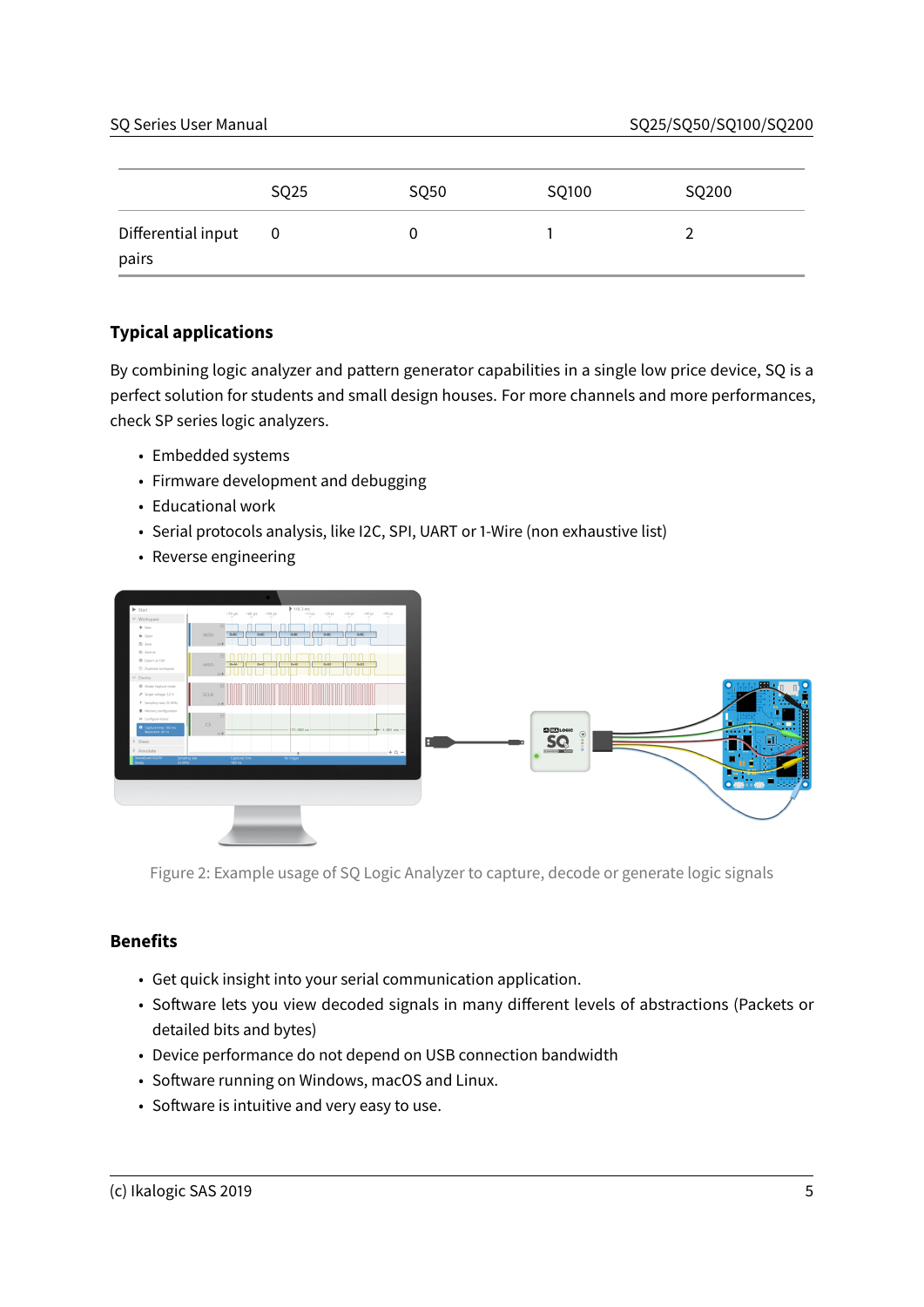• Generate test patterns to stimulate a system without any other equipment.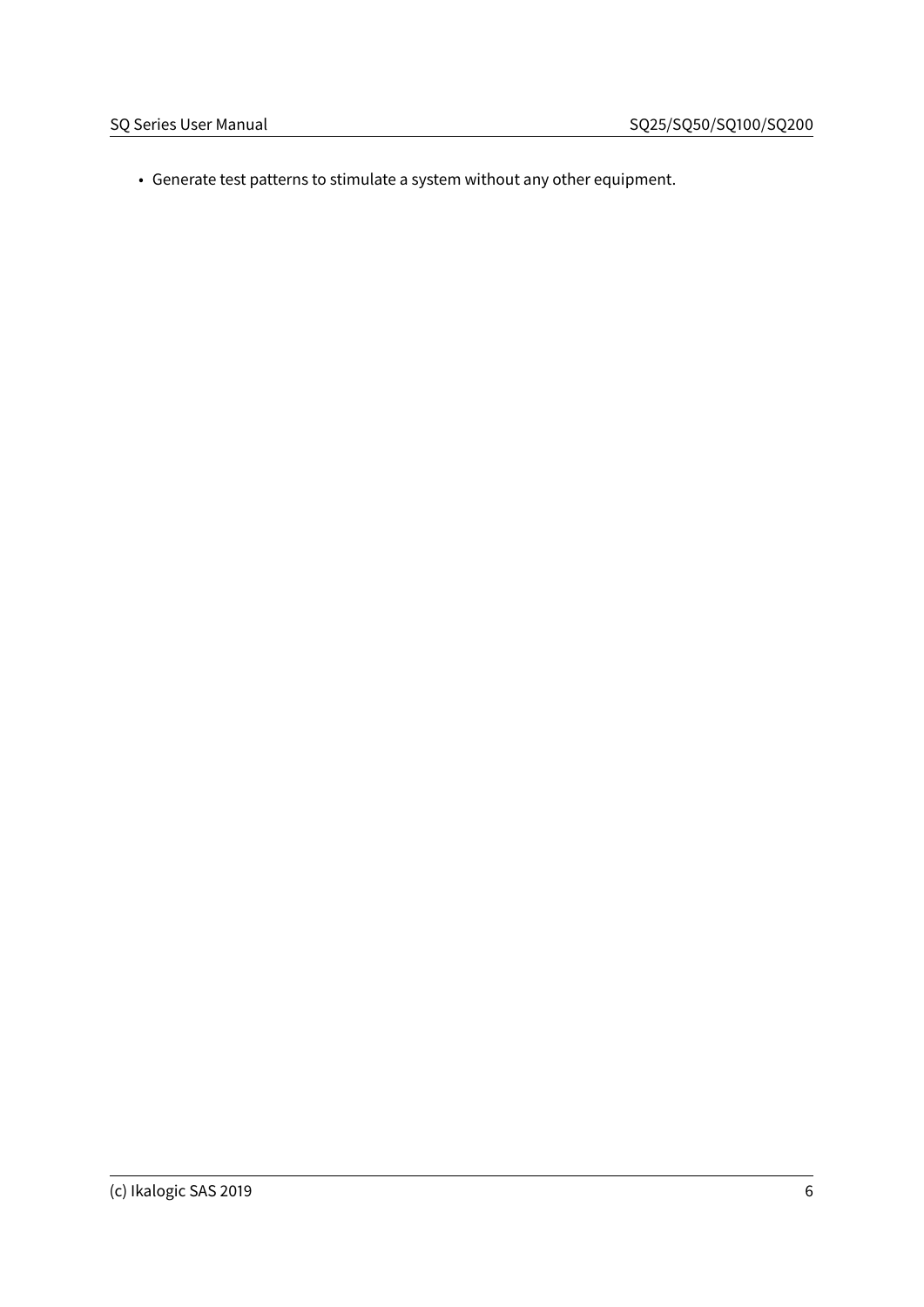## <span id="page-6-0"></span>**Warning**

Read **[safety information](#page-15-3)** section carefully before using this instrument.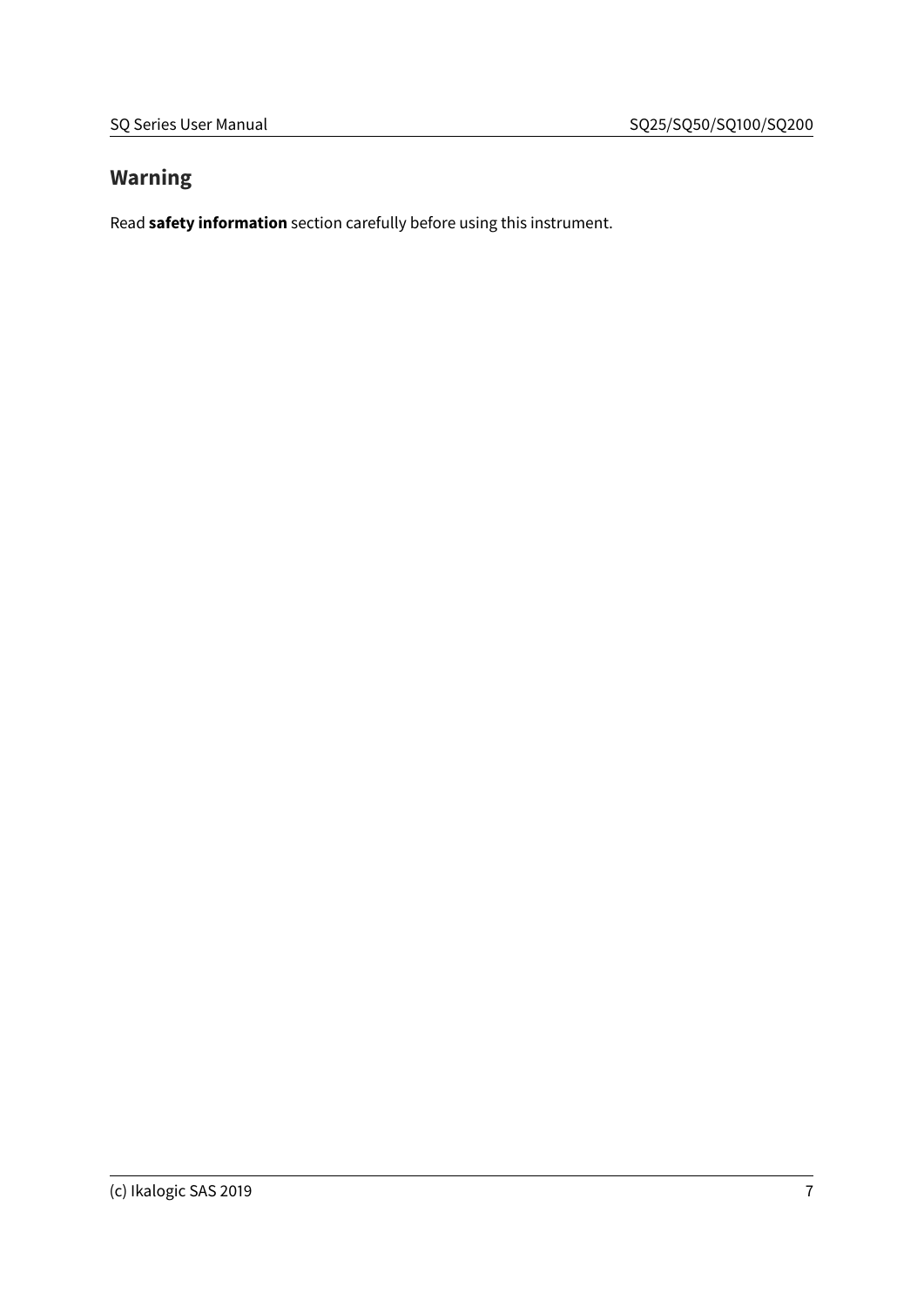## <span id="page-7-0"></span>**Main characteristics**

## <span id="page-7-1"></span>**Operating conditions**

| Model             | SQ25/SQ50/SQ100/SQ200 |
|-------------------|-----------------------|
| Temperature       | 10°C to 40°C          |
| Relative humidity | <80% non condensing   |
| Altitude          | $<$ 2000 $m$          |

#### <span id="page-7-2"></span>**Timing and measurements**

|                                                             | SQ25   | SQ50           | SQ100          | SQ200   |
|-------------------------------------------------------------|--------|----------------|----------------|---------|
| Sampling rate                                               | 25 MHz | 50 MHz         | 100 MHz        | 200 MHz |
| <b>Fastest measurable</b><br>digital signal                 | 6 MHz  | 12 MHz         | 25 MHz         | 50 MHz  |
| Maximum output<br>frequency<br>(generator mode)             | 6 MHz  | 12 MHz         | 25 MHz         | 50 MHz  |
| Sampling Period<br>(Max. at sampling<br>$frequency = 1MHz)$ | 256 ms | 1 <sub>s</sub> | 2 <sub>s</sub> | 4 s     |

## <span id="page-7-3"></span>**Inputs specifications**

|                                      | SQ25           | SQ50         | SQ100       | SQ200        |
|--------------------------------------|----------------|--------------|-------------|--------------|
| Input resistance to<br>ground        | 100 K $\Omega$ | 1 M $\Omega$ | $1 M\Omega$ | 1 M $\Omega$ |
| Optionnal pull<br>up/down resistor   | N/A            | N/A          | $10K\Omega$ | $10K\Omega$  |
| Input voltage range<br>(continuous)  | 0V to 5.5V     | $\pm$ 5V     | ±15V        | ± 15V        |
| Input voltage range<br>(10 ms pulse) | ± 12V          | ± 12V        | ± 50V       | $\pm$ 50V    |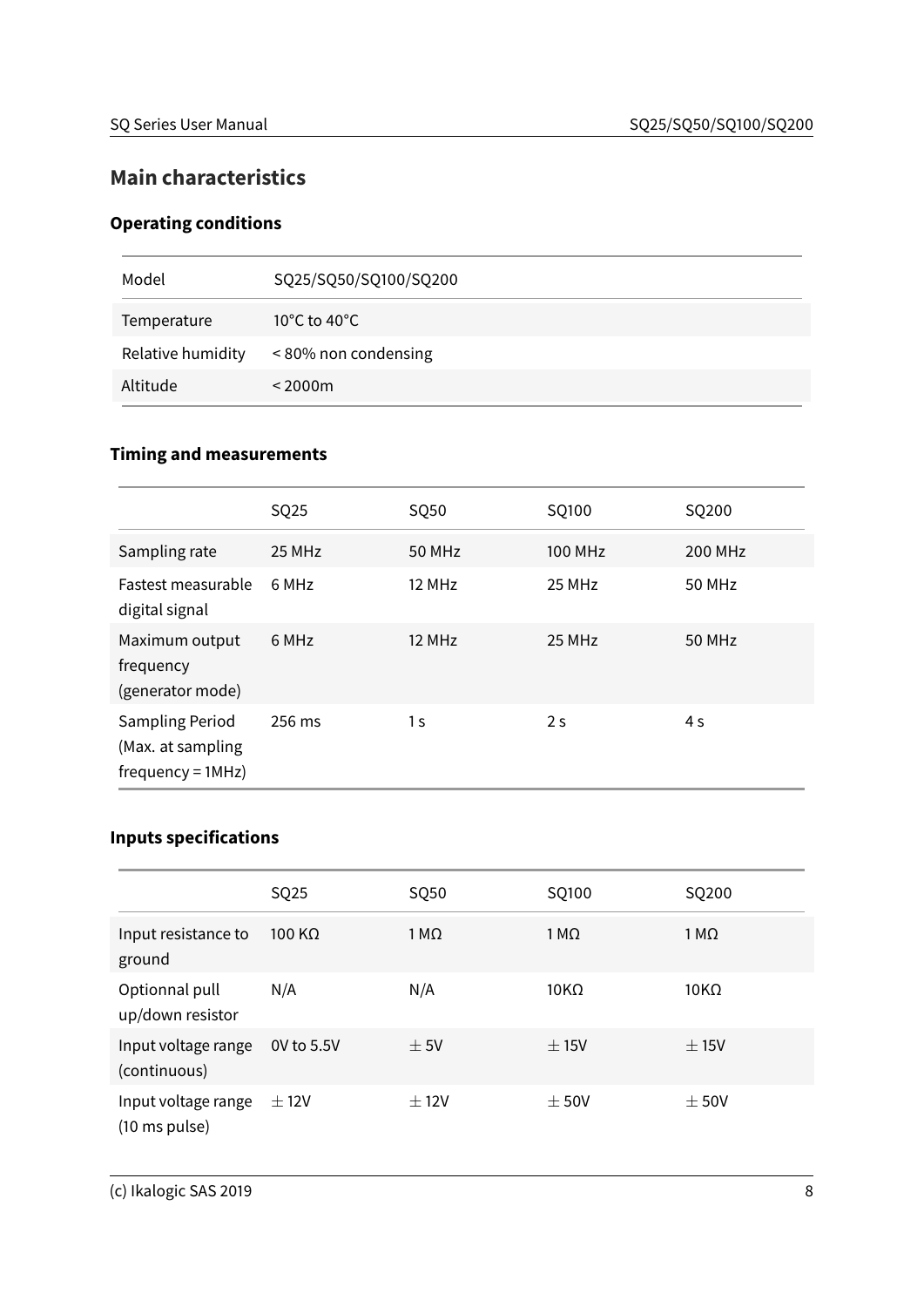|                                   | SQ25  | SQ50       | SQ100      | SQ200      |
|-----------------------------------|-------|------------|------------|------------|
| Low level input<br>voltage (Max)  | 0.8V  | Adjustable | Adjustable | Adjustable |
| High level input<br>voltage (Min) | 2V    | Adjustable | Adjustable | Adjustable |
| Input threshold<br>hysteresis     | 100mV | 350mV      | 350mV      | 350mV      |

## <span id="page-8-0"></span>**Outputs specifications**

|                                      | SQ25              | SQ50                     | SQ100                    | SQ200                    |
|--------------------------------------|-------------------|--------------------------|--------------------------|--------------------------|
| Output series<br>resistance          | $270 \Omega$      | $270\Omega$              | $270\Omega$              | $270\Omega$              |
| Output current<br>(Max. per channel) | 10mA 20mA<br>20mA | 20mA                     |                          |                          |
| Output high level<br>voltage (Typ.)  | 3.3V (Fixed)      | 1.65V, 2.8V, 3.3V,<br>5V | 1.65V, 2.8V, 3.3V,<br>5V | 1.65V, 2.8V, 3.3V,<br>5V |
| Output driver<br>configuration       | Push-Pull         | Push-Pull,<br>open-drain | Push-Pull,<br>open-drain | Push-Pull,<br>open-drain |

#### <span id="page-8-1"></span>**Power requirements**

| Input power connector | Micro USB female   |
|-----------------------|--------------------|
| Input current (Max)   | 350 mA             |
| Input voltage         | $5$ V $\pm$ 0.25 V |

## <span id="page-8-2"></span>**SQ device Interfaces**

SQ logic analyzer and pattern generator ports and interfaces are shown in the diagram below: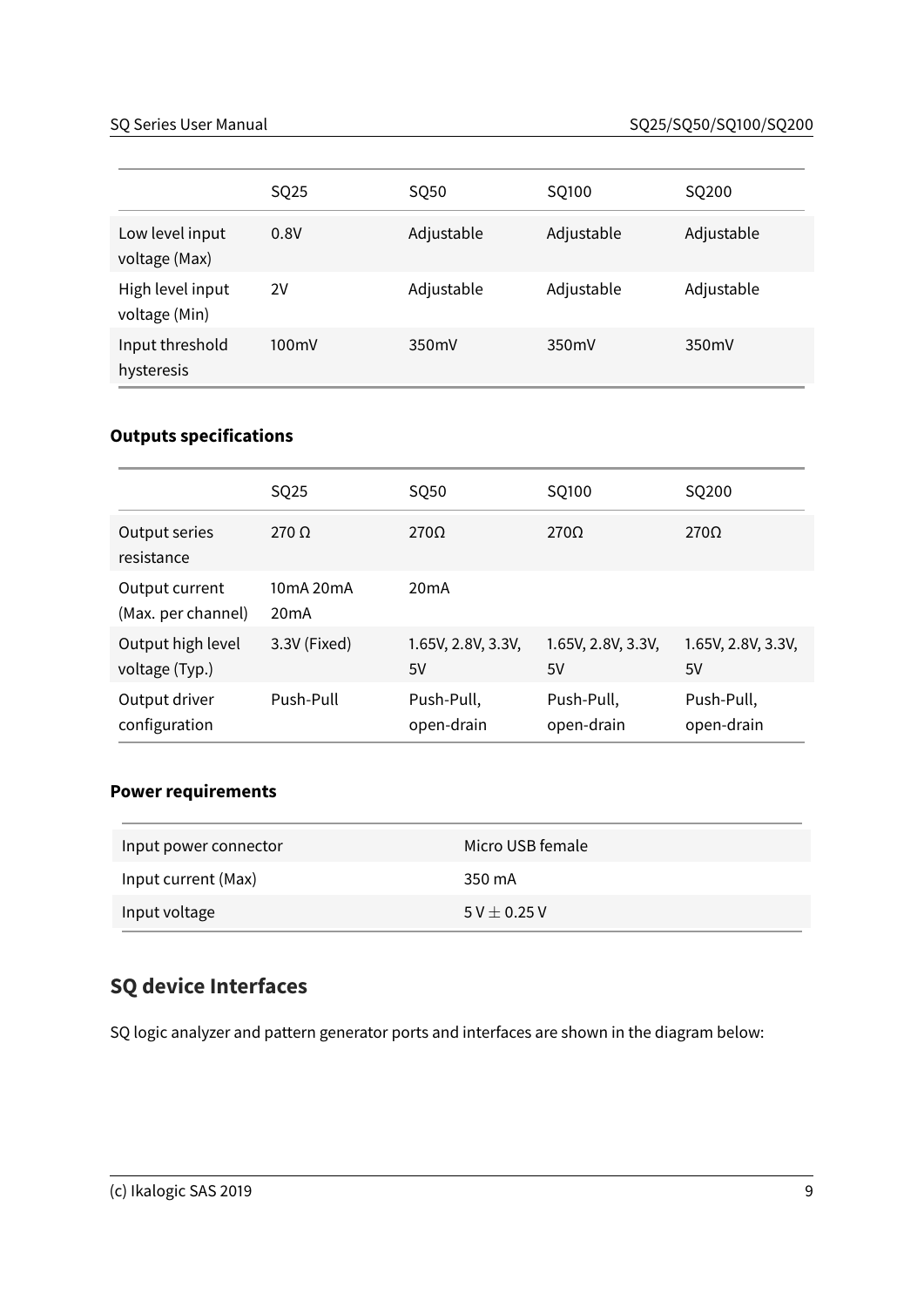

Figure 3: SQ logic analyzer and generator interfaces

- 1. USB port (mini B)
- 2. Status LED
- 3. 4 channel probes connector

## <span id="page-9-0"></span>**Principle of operation**

ScanaQuad is also able to generate captured signals (play back), or build genuine arbitrary test patterns, like UART, SPI or I2C packets. It can also be used to compose and generate Frequency modulation (FM) signals and pulse width modulation (PWM) signals. Thanks to the mixed mode, SQ devices can even capture and generate digital signals simultaneously. Mixed mode is specifically designed to allow engineers to stimulate a circuit with test signals and capture its response.

#### <span id="page-9-1"></span>**Embedded memory**

SQ series logic analyzers come with an embedded memory to store captured samples, as well as the patterns to be generated. Hence, SQ devices do not live-stream captured signals over USB. This has one big advantage: the performance do not depend on the host computer USB port performance

#### <span id="page-9-2"></span>**Versatile trigger system**

SQ series offer a state of the art trigger system. It's composed of one FlexiTrig®trigger engines, each FlexiTrig engine can be used in one of those modes:

- Edge trigger
- Pulse trigger (with minimum and maximum pulse width)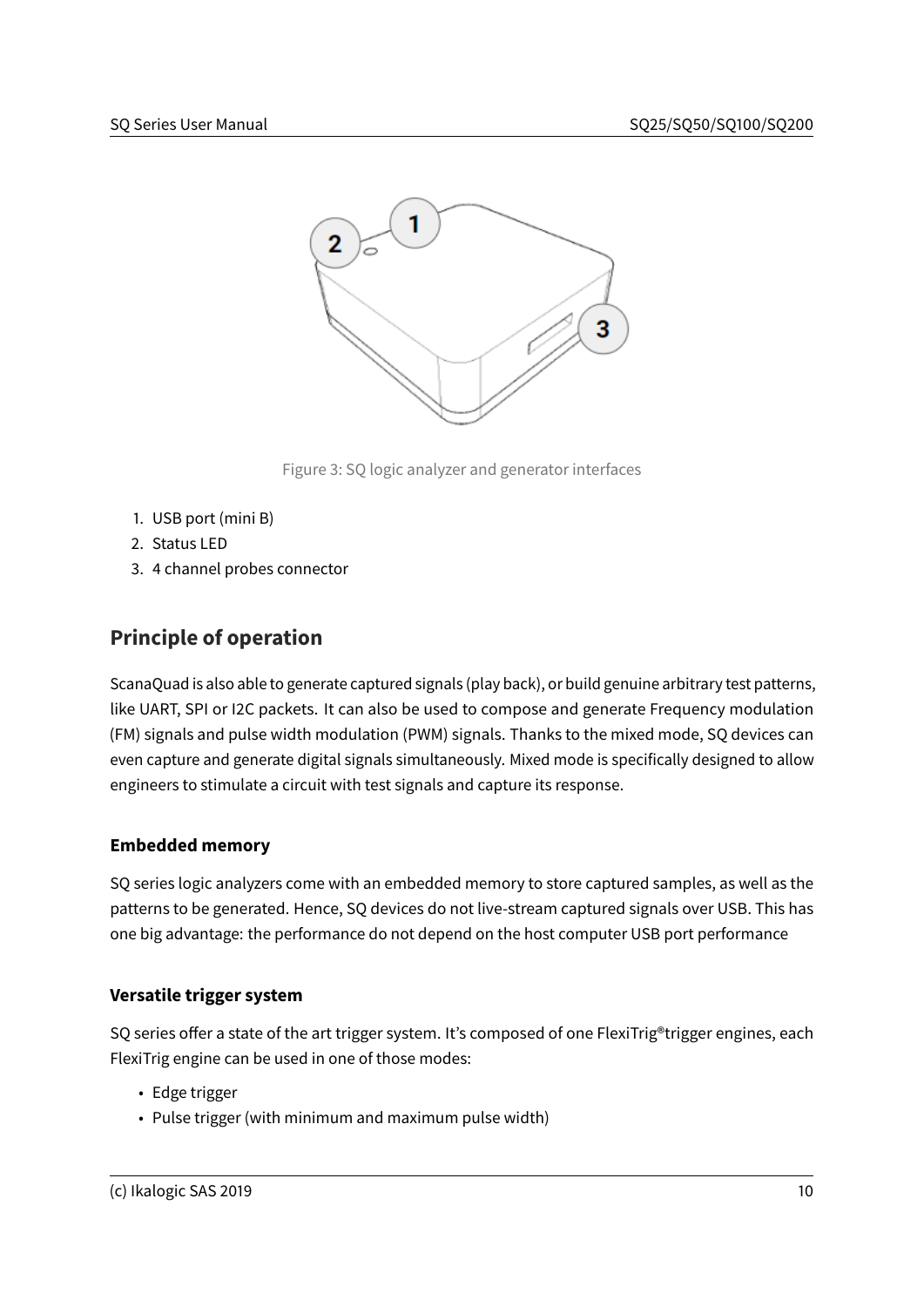- Timed logic sequence
- Protocol based trigger (e.g. I2C bus address or serial UART character)

Finally, an external trigger input and output is available via an accessory called TrigBox.

### <span id="page-10-0"></span>**What's in the box**

SQ series is shipped with the following items:

- 1. SQ device
- 2. USB cable (mini-B to A)
- 3. 5 leads hook probes set (4 signals + 1 ground)

## <span id="page-10-1"></span>**Unpacking and first usage**

We recommend the user to start by identifying all the different components that are provided. To turn ON the SQ device, connect it to a free USB port of your computer using the provided USB cable<sup>[1](#page-10-4)</sup>. The LED should glow according to the table in the [Status LEDs behavior](#page-10-5) section. To switch off the device, simply disconnect the USB cable.

#### <span id="page-10-5"></span><span id="page-10-2"></span>**Status LEDs behavior**

Status led can be in one of 3 states:

| Status LED | Meaning                                                                                                      |
|------------|--------------------------------------------------------------------------------------------------------------|
| Off        | Device not powered (not correctly connected to a USB port).                                                  |
| Orange     | Either the device was just plugged in USB but not recognized by software,<br>or device is in generator mode. |
| Green      | Device is recognized by ScanaStudio software and operational.                                                |

#### <span id="page-10-3"></span>**Software Quick Start guide**

Start by downloading the latest version of ScanaStudio software www.ikalogic.com and following instructions to install both software and provided drivers. It is recommended to restart your computer

<span id="page-10-4"></span><sup>&</sup>lt;sup>1</sup>Do not connect SQ device to anything else than a computer's USB port or to a TrigBox hub. Never connect the SP209 to a USB charging adaptor.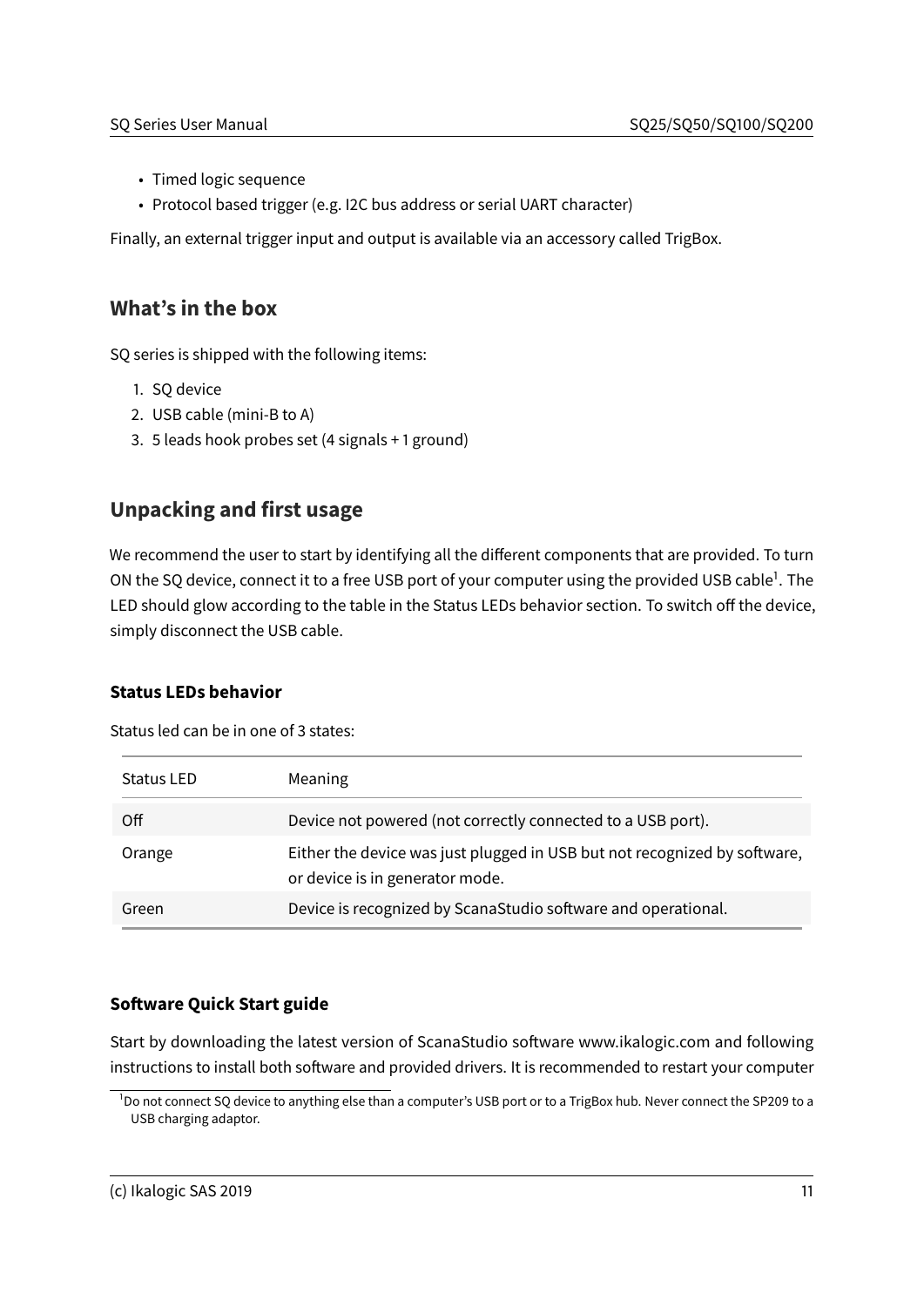after the software and drivers have been installed.

Once the software is installed, run it, and create a new workspace by selecting the model that match your SQ device from the list of possible choices.

**Note**: if at the point the device is not recognized by your computer, the ScanaStudio workspace is created as a demo workspace or the status LEDs stays orange even after creating a ScanaStudio workspace, please follow these steps:

- Ensure the USB port used can deliver at least 500mA.
- Try switching to another machine if one is available.
- If all of the above fails, please contact Ikalogic support.

#### <span id="page-11-0"></span>**Capturing your first signal**

To capture your first logic signals, please follow these steps:

- 1. Connect the device via USB
- 2. Launch ScanaStudio and create an SQ compatible workspace.
- 3. Connect the probes to SQ device and to your signals source
- 4. Ensure the ground probe is connected correctly
- 5. Hit the start button in ScanaStudio and wait until signals are captured and displayed on the screen.

You can adjust the capture duration by adjusting the number of samples in the device configuration tab.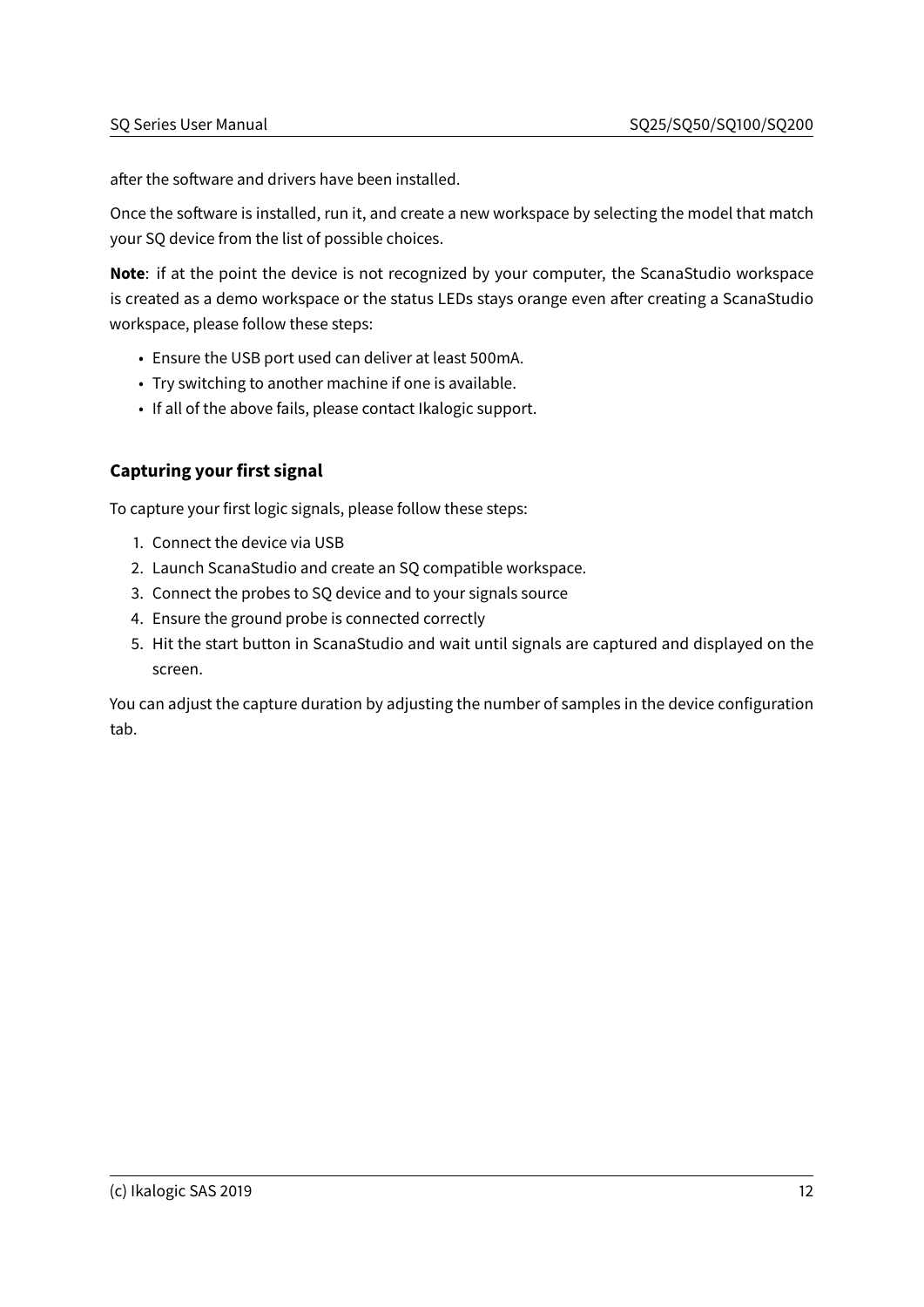## <span id="page-12-0"></span>**Mechanical data**

Weight:  $80g (\pm 5g)$  depending on model)



Figure 4: SQ device dimensions (mm)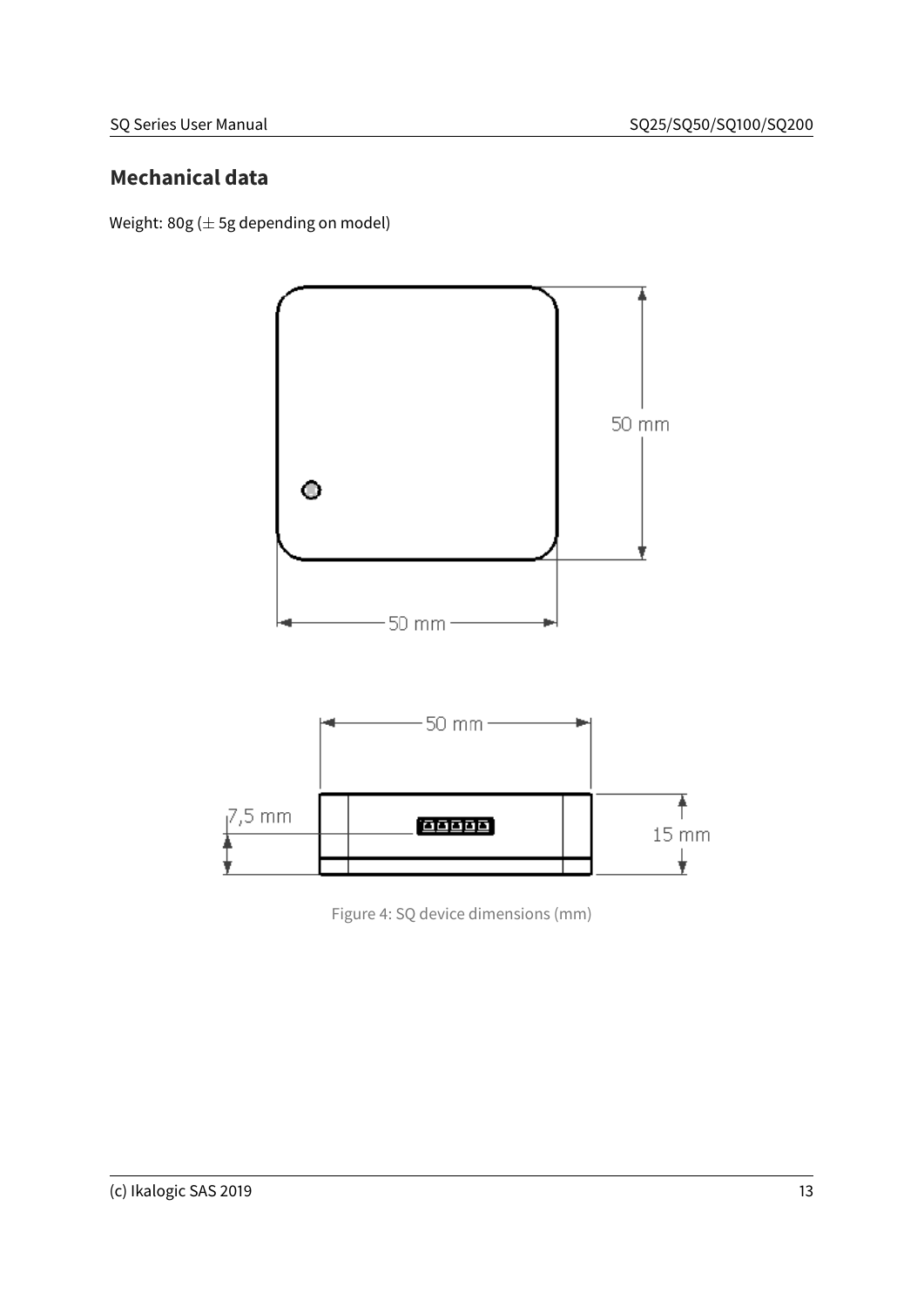## <span id="page-13-0"></span>**Software technical requirements**

Download ScanaStudio software on www.ikalogic.com so you can use your device on your favorite platform. SQ devices and ScanaStudio were tested to supports the following platforms:

- Windows 7/8/10
- Mac OS 10.9 or later
- Ubuntu 14.04 or later

## <span id="page-13-1"></span>**Ordering information and customer support**

For ordering information, please check for nearest distributor on www.ikalogic.com or contact us for any inquiry at contact@ikalogic.com.

## <span id="page-13-2"></span>**Accessories and maintenance**

Accessories and maintenance services (probes replacement) are available on our website: www.ikalogic.com or by contacting customer support (support@ikalogic.com).

## <span id="page-13-3"></span>**Certifications and regulations**

This device complies with the following applicable European Directives: Electromagnetic Compatibility (EMC) Directive 2004/108/EC, Low-Voltage Directive 2006/95/EC, IEC 61326-2.

This device complies with part 15 of the FCC Rules. Operation is subject to the following two conditions: (1) This device may not cause harmful interference, and (2) this device must accept any interference received, including interference that may cause undesired operation.

#### **CAN ICES-3 (B) / NMB-3 (B)**

RoHS Compliant 2011/65/EC. This device does not contain any of the substances in excess of the maximum concentration values ("MCVs") defined in the EU RoHS Directive.

**NOTE**: This equipment has been tested and found to comply with the limits for a Class B digital device, pursuant to part 15 of the FCC Rules. These limits are designed to provide reasonable protection against harmful interference in a residential installation. This equipment generates uses and can radiate radio frequency energy and, if not installed and used in accordance with the instructions, may cause harmful interference to radio communications. However, there is no guarantee that interference will not occur in a particular installation. If this equipment does cause harmful interference to radio or television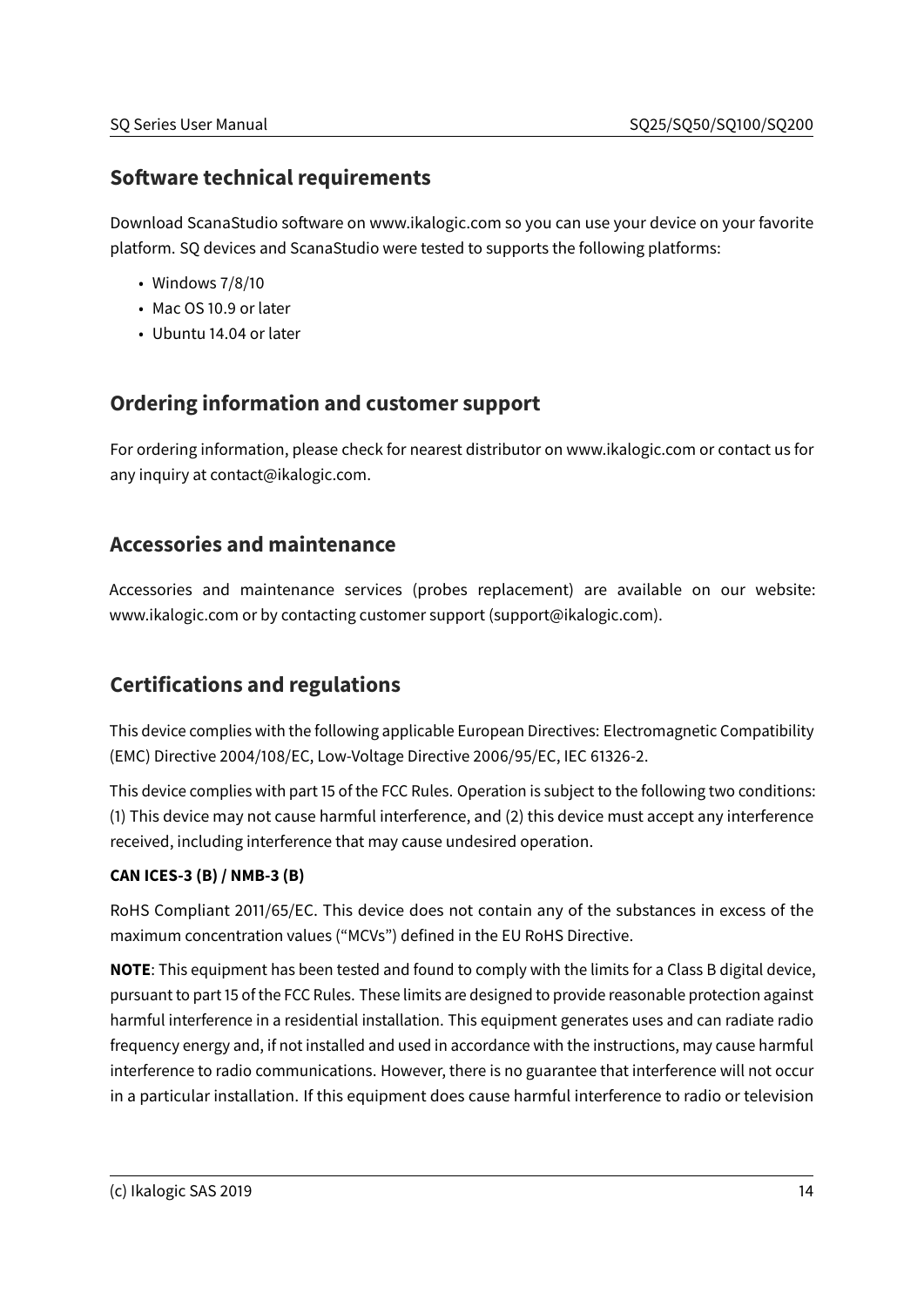reception which can be determined by turning the equipment off and on, the user is encouraged to try to correct the interference by one or more of the following measures:

- Reorient or relocate the receiving antenna.
- Increase the separation between the equipment and receiver.
- Connect the equipment into an outlet on a circuit different from that to which the receiver is connected.
- Consult the dealer or an experienced radio/TV technician for help.

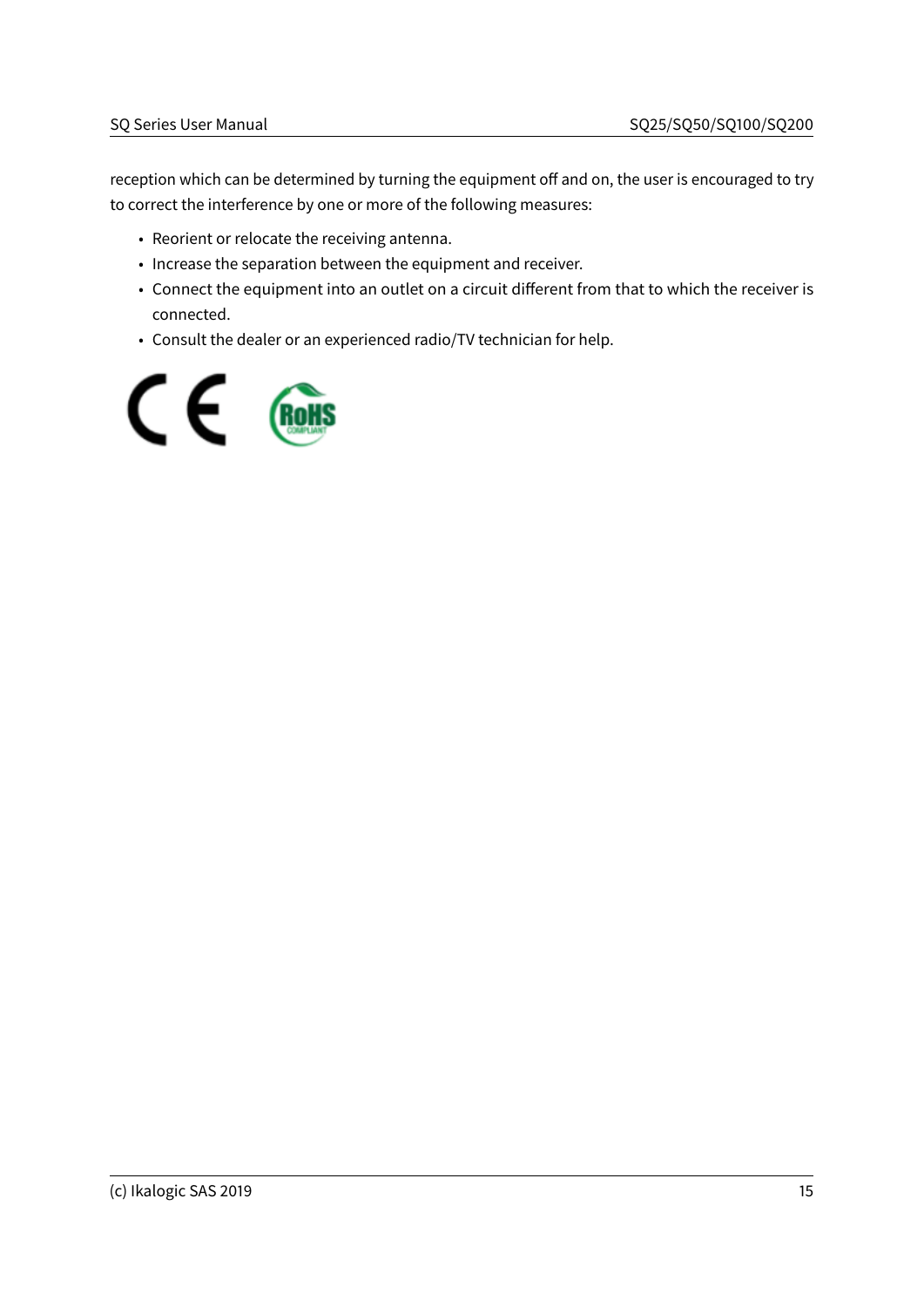## <span id="page-15-3"></span><span id="page-15-0"></span>**Safety information**

This product complies with safety standards IEC NF/EN 61010-1: 2010, IEC NF/EN 61010-2-030 and UL 61010-1: 2015 To prevent possible electrical shock, fire, personal injury, or damage to the product, read all safety information before you use the product. The following international symbols are used on the product and in this manual.

#### <span id="page-15-1"></span>**Symbols definitions**



Figure 5: Risk of Danger. Important information. See Manual.



Figure 6: WEEE logo. This product complies with the WEEE Directive (2002/96/EC) marking requirements. The affixed label indicates that you must not discard this electrical/electronic product in domestic household waste. Product Category: With reference to the equipment types in the WEEE Directive Annex I, this product is classed as category 9 Do not dispose of this product as unsorted municipal waste.

# ( F

Figure 7: CE Logo. Conforms to European Union directives.

#### <span id="page-15-2"></span>**Important safety notes**



#### **Warning: To avoid electrical shock or fire**:

- Carefully read all instructions.
- Use the product only as specified, otherwise the protection supplied by the product can be compromised.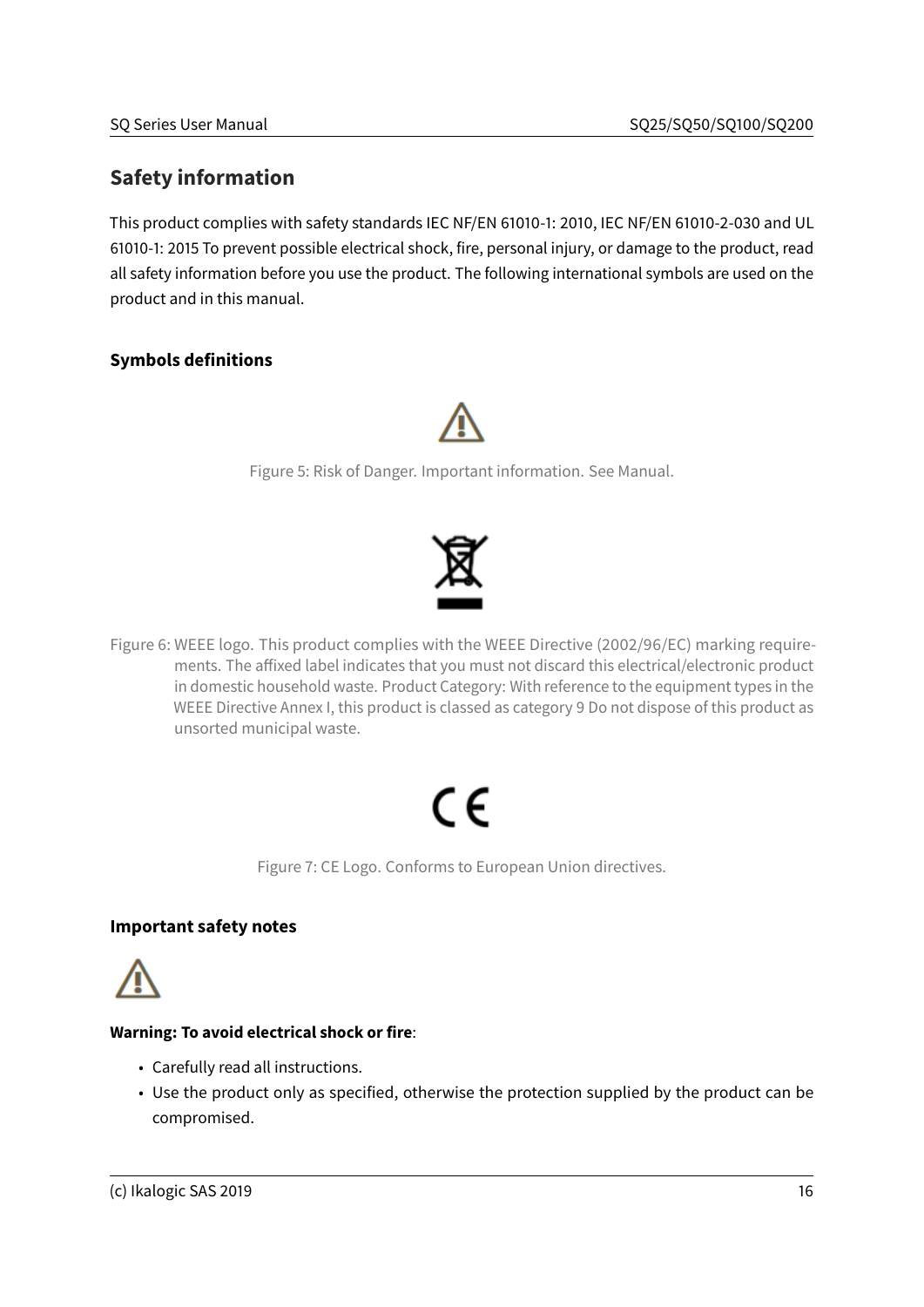- Do not use the product if it operates incorrectly.
- Before use, inspect device casing, probes, test leads and accessories for mechanical damage and replace if damaged.
- Never attempt to repair a defective device. Contact after-sale service.
- Do not use the product or its accessories in case of any damage.
- Remove all probes, test leads and accessories that are not in use.
- Never use the device for measuring mains circuits.
- Never use the device for measuring circuits which are not isolated from mains.
- Do not touch electrical wires with bare hands.
- Keep away from children's sight or from animals.
- Do not expose to water, heat or moisture.
- The device's ground connection through the USB cable is for measurement purposes only. The logic analyzer does not have a protective safety ground.
- Ensure there is no significant voltage between device ground and the point to which you intend to connect it.
- Do not apply more than the rated voltage (±25V), between the terminals or between each terminal and ground.
- Do not apply input voltages above the rating of the instrument (±25V).
- Measure a known voltage first to make sure that the product operates correctly.
- Do not work alone.
- Comply with local and national safety codes. Use personal protective equipment (approved rubber gloves, face protection, and flame resistant clothes) to prevent shock.
- Do not use the device in wet or damp conditions, or around explosive gas or vapor.
- Do not operate the product with covers removed or the case open. Hazardous voltage exposure is possible.
- Do not use in a system in which the failure of the product might result in personal injury.

## <span id="page-16-0"></span>**Limited warranty & limitation of liability**

Each Ikalogic product is warranted to be free from defects in material and workmanship under normal use and service. The warranty period is three years for the test tool and two year for its accessories. This warranty extends only to the original buyer or end-user customer of an Ikalogic authorized reseller, and does not apply to fuses, disposable batteries or to any product which, in Ikalogic's opinion, has been misused, altered, neglected or damaged by accident or abnormal conditions of operation or handling.

THIS WARRANTY IS BUYER'S SOLE AND EXCLUSIVE REMEDY AND IS IN LIEU OF ALL OTHER WARRANTIES, EXPRESS OR IMPLIED, INCLUDING BUT NOT LIMITED TO ANY IMPLIED WARRANTY OF MERCHANTABILITY